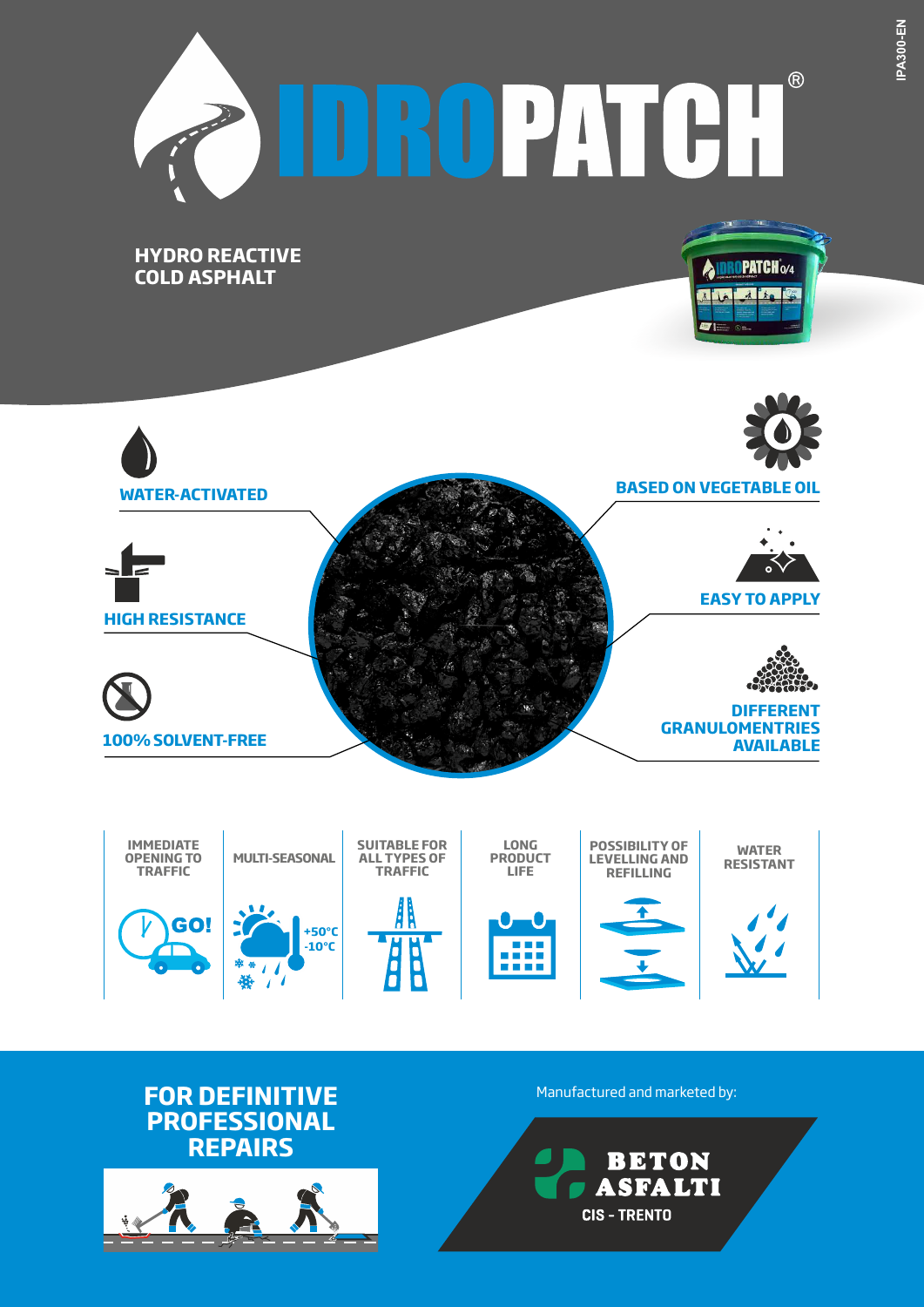

**L**<br>PARKING

Condominium areas, shopping centers





Sidewalk, cycle paths, crossings, gardens







## Small repairs, junctions on driveways and private areas







Areas with high and heavy traffic, draining too







Repairs on concrete surfaces, parking areas





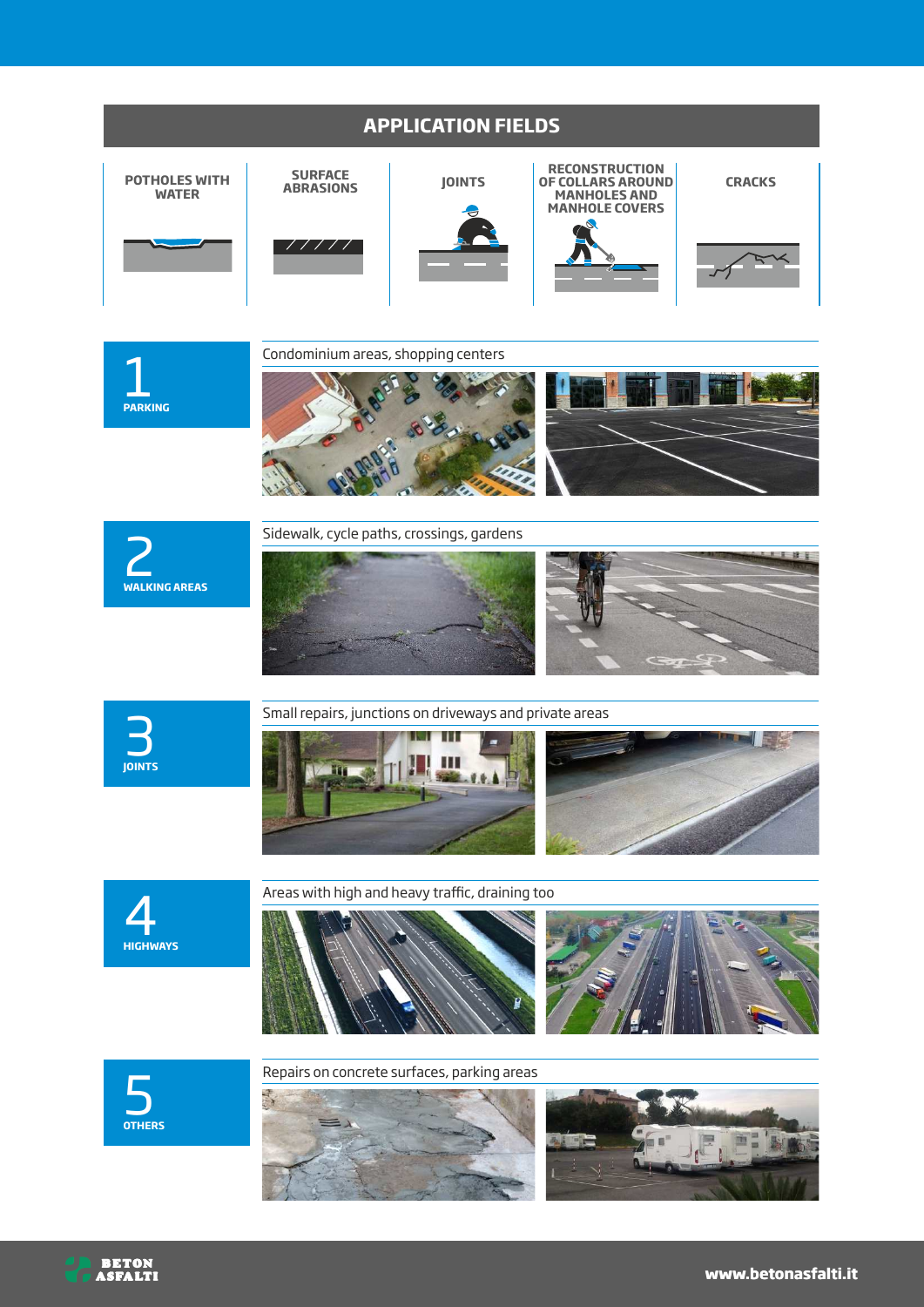

| .                  |                                                       |  |  |  |
|--------------------|-------------------------------------------------------|--|--|--|
| <b>Packaging</b>   | 25 kg buckets                                         |  |  |  |
| <b>Packing</b>     | 900kg pallet 36 buckets                               |  |  |  |
| <b>Consumption</b> | Approx. 20kg per 1sqm with 1 cm thickness.            |  |  |  |
| <b>Storage</b>     | 9 months.<br>Non-stackable pallets, keep under cover. |  |  |  |